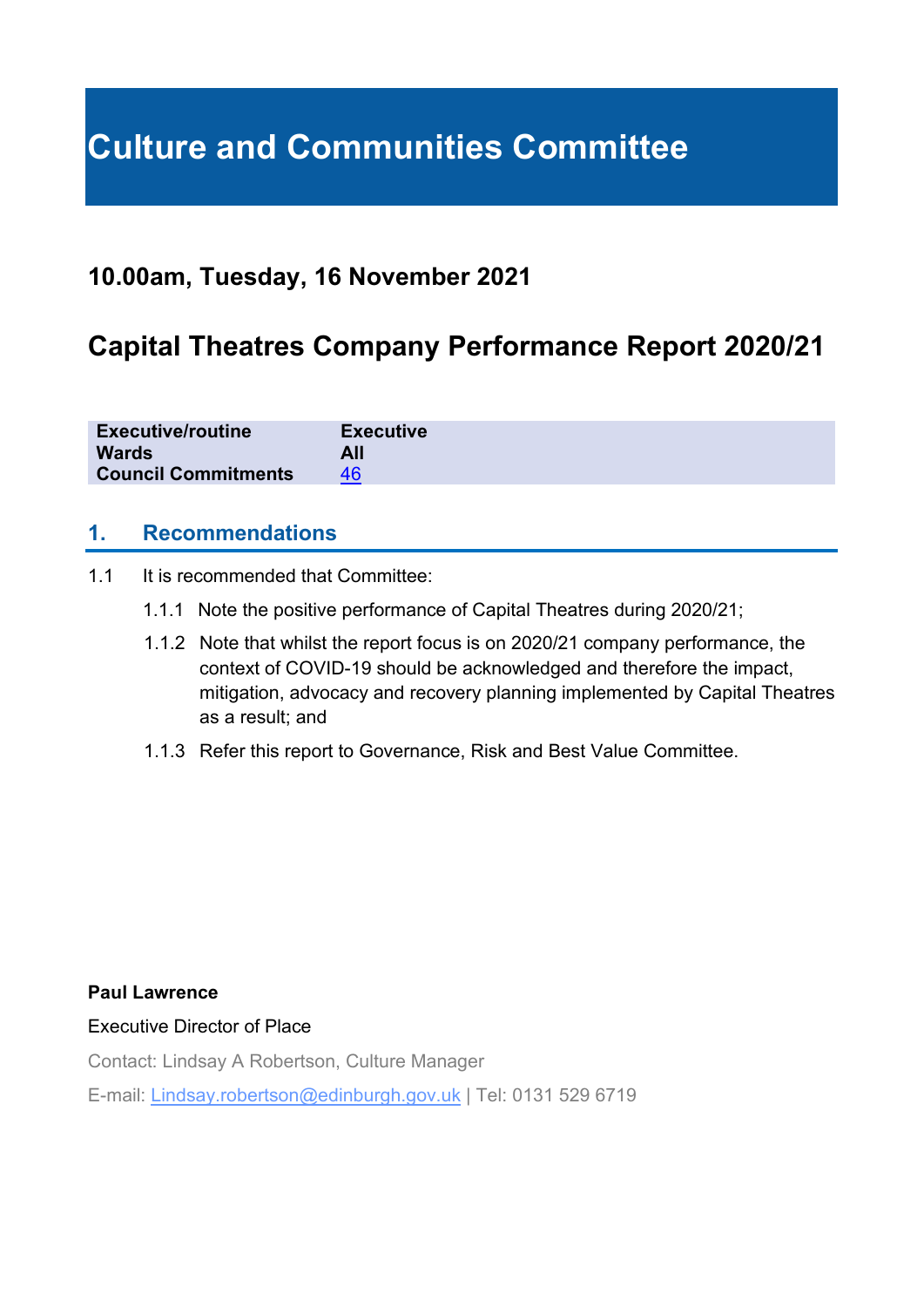**Report**

# **Capital Theatres Company Performance Report 2020/21**

#### **2. Executive Summary**

- 2.1 This is the eighth annual performance report prepared as a requirement of the Services and Funding Agreement process adopted in 2013/14.
- 2.2 This report encompasses 18 months from 16 March 2020 to September 2021. The period covers the enforced closure of the Festival and King's Theatres and Studio, the start Fiona Gibson's tenure as Chief Executive, and provides an overview of the exceptional period impacted by COVID-19.
- 2.3 The continued stability of the organisation has been achieved through strong leadership and advocacy achieving essential substantial emergency funding alongside maintaining staff and management team commitment and cohesion throughout. This business aptitude under extreme circumstances evidences the resilience of the Trust to date and moving forward.
- 2.4 Following a short delay in progress and planning as a result of the impacts of COVID-19, Capital Theatres also now continue with the King's Theatre Redevelopment Project. Regular project updates have been, and will continue to be, featured in the Culture and Communities Committee Business Bulletin.
- 2.5 Several significant existing and new activities have also been sustained, adapted, developed and delivered, working with key communities throughout this period.

#### **3. Background**

3.1 This is the eighth annual performance report prepared as a requirement of the Services and Funding Agreement process adopted in 2013/14.

#### **4. Main report**

- 4.1 Capital Theatres reports on its performance to Council Monitoring Officers as required by the Strategic Partnership Agreement on a monthly, quarterly and annual basis.
- 4.2 In response to the outbreak of COVID-19, the Leadership Advisory Panel in March [2020](https://democracy.edinburgh.gov.uk/ieListDocuments.aspx?CId=162&MId=5491&Ver=4) agreed that the Council priorities contained in the Strategic Partnership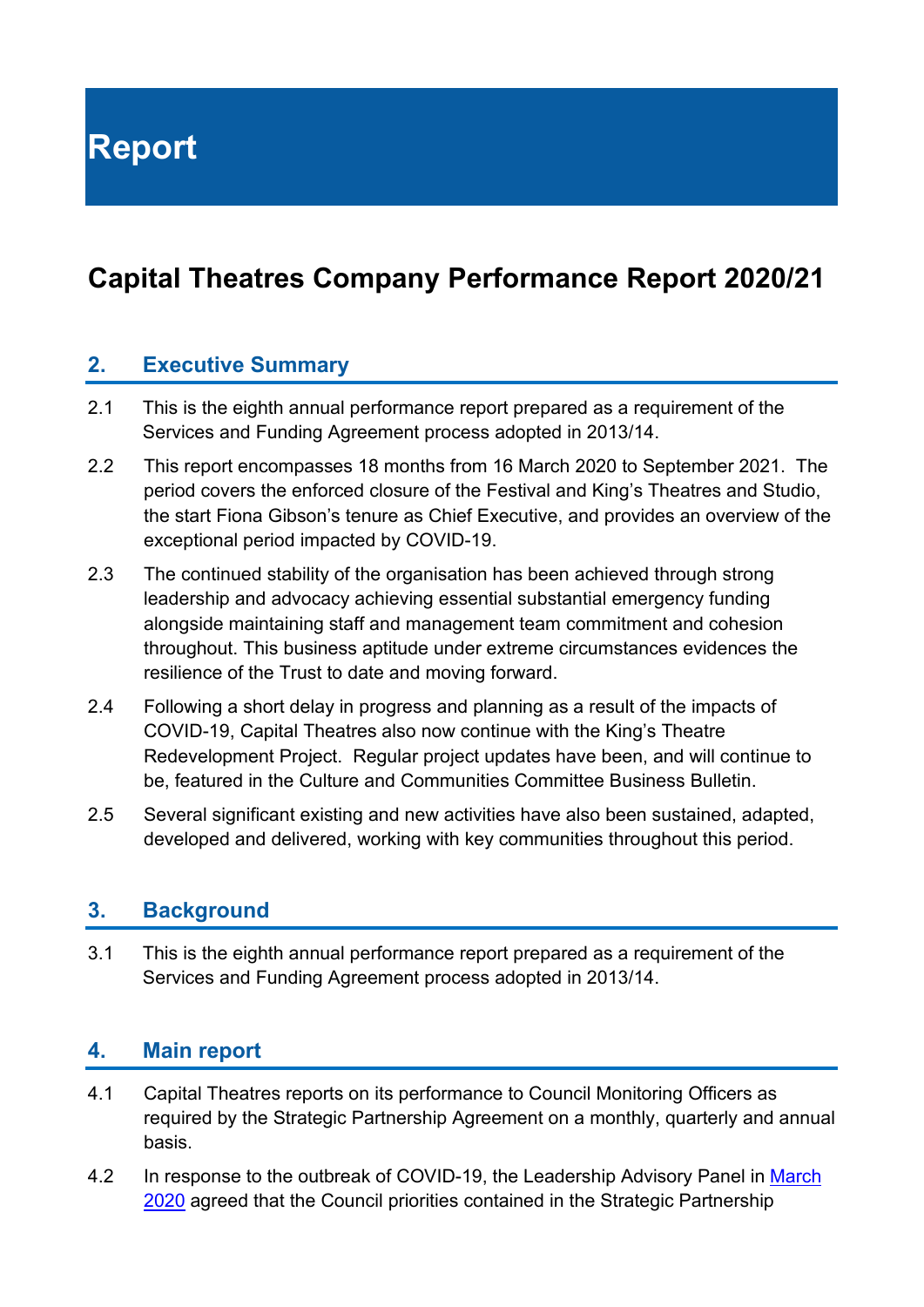Funding Agreement for 2020/21 should be suspended. It was also agreed that this funding could be re-purposed towards COVID19 impact mitigation activity. It was subsequently agreed by Committee in [March](https://democracy.edinburgh.gov.uk/ieListDocuments.aspx?CId=139&MId=5763&Ver=4) 2021 that this supportive approach to Council funds for Capital Theatres would be continued into 2021/22.

- 4.3 The Trust's survival also depended on the company's unrestricted reserves; many months of successful lobbying for essential substantial emergency funding grants; public crowd funding and fundraising campaigns; short term borrowing from the Trust's Theatre Development Fund; and collaboration with producers facing postponement and cancellation of shows.
- 4.4 The Trust also focused on communication, retention and engagement amongst their staff through this period of furlough and uncertainty. It should be noted here too, that very sadly during this time, the Trust lost a member of their box office team, to COVID-19, and Scottish actor, comedian and regular panto lead, Andy Gray who passed away in January 2021.
- 4.5 Under these exceptionally challenging circumstances, Capital Theatres has continued to deliver services to their communities and develop new strands of creative work in 2020/21:
	- 4.5.1 An online engagement programme was developed, 'Raise the Curtain' which included creativity sessions for children, back stage tours, films of staff talking about their roles, radio plays and the 'Tea & Jam 'and 'Contactless Afternoon Tea Parties', all to help to maintain some structure, creativity and social contact with their most vulnerable audiences;
	- 4.5.2 Given the closure of the theatres and Studio in March 2020, several dementia-friendly events also had to be cancelled. Continuity for participants being very important, the programme was adapted to deliver a remote series of events informed by the participants and created by staff and artists working from home;
	- 4.5.3 'Contactless Afternoon Tea' deliveries to approximately 70 people in the Lothians, expanded in partnership with Dementia Friendly East Lothian. The entertainment was pre-recorded and available online or posted out in DVD format and baked goods were delivered by local bakers;
	- 4.5.4 'A Brew and a Blether', a relaxed Zoom drop-in chat for people with lived experience of dementia evolved into a variety of events shaped by the participants and their needs;
	- 4.5.5 'Tea and Jam' moved onto Zoom. The monthly sessions encourage everyone to grab an instrument, or sing, and jam along;
	- 4.5.6 'Sundown Stories' was a series of short stories adapted for film for anyone who might enjoy a calming and relaxing story. The stories, written by and for persons living with dementia, were delivered in a calming environment, at a gentle pace and with a soothing tone;
	- 4.5.7 The Trust also adapted its annual 'Care Settings Theatre Tour' commission to create a series of short audio dramas, 'When the Sun Meets the Sky', for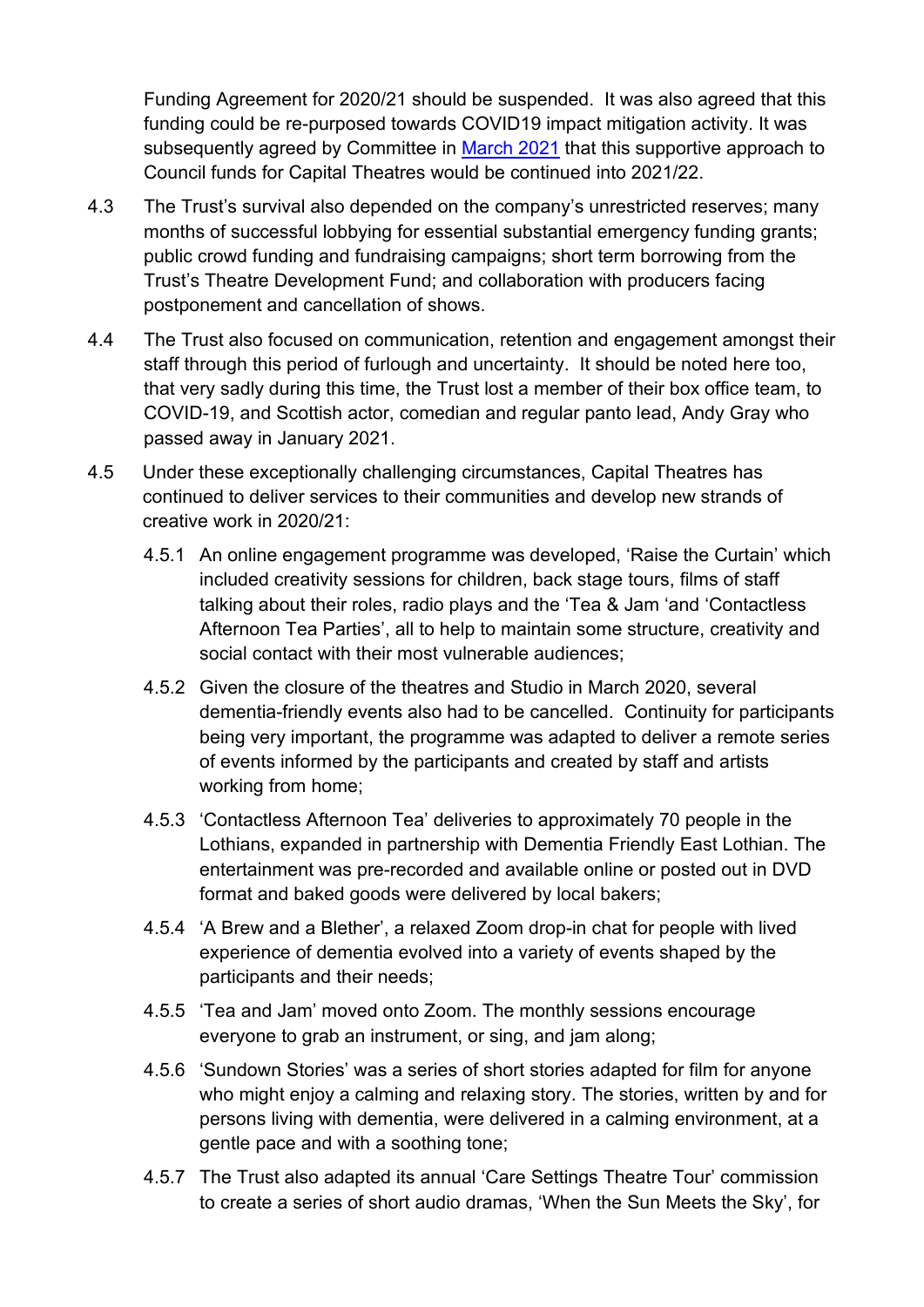people living with dementia, their loved ones and carers, with accompanying sensory resource packs and a guide as to how to make their own. This was delivered through a collaboration between Capital Theatres and the Traverse Theatre;

- 4.5.8 'Joy to the Moment' Capital Theatres put out a call online for short films of people being creative outdoors. These were edited together and sent to people shielding indoors or those in care settings isolating in their rooms. King's Ambassadors Grant Stott**,** Ian Rankin and Alexander McCall Smith provided films, as well as others from children at The Edinburgh Steiner School, local artists, dancers and comedians and other members of the public;
- 4.5.9 Although the 2020 King's Panto season could not go ahead, 'Panto Presents' did continue bringing an appropriately adapted panto experience to children and families in hospital over the festive period. This involved a completely new approach where a 'box of delights' designed to transform into the King's Theatre with some easy-to-follow instructions was delivered to each child. Alongside COVID-safe bedside performances on the wards, the Trust's team also captured this year's original relaxed performance as a short film, 'Panto Presents ….Where Has Panto Gone?' which was watched by families in the hospital over the Christmas period; and
- 4.5.10 Lastly, 'Curtains Up' was a brand-new programme where the children created unique and playful scenes which were projected and traced onto the inside of their hospital curtains.
- 4.6 The Trust also held a competition for freelance artists to secure a commission to create a work of art for the Festival Theatre. Edinburgh-based emerging artist Sophie Fields won the commission and created a statement of thanks to all who supported Capital Theatres over 2020, in her textile-based installation 'Hanging by a million threads'. The work was made up of hundreds of comments from supporters of Capital Theatres' Crowdfunder campaign.
- 4.7 In a producing partnership with Pitlochry Festival Theatre Capital Theatres launched a brand-new 'Musical Commissioning Hub' in the autumn of 2020. The first call out for submissions has resulted in three finalists who have been awarded seed commissions and are being supported in the development phase of their projects with scratch performances for an invited audience scheduled in the Capital Theatres Studio in September 2021 and at Pitlochry Festival Theatre in early 2022. The finalists are Niloo-Far Khan with 'The Light Travels' (Working Title); Shonagh Murray with 'Nessie', and Tommy Antonio with 'Rebel'.

#### **5. Next Steps**

5.1 Capital Theatres will continue to adapt and deliver against both their Business Plan as well as relevant elements of the Council Strategic Partnership Funding Agreement going forward. The Third Party Cultural Grants Review agreed by